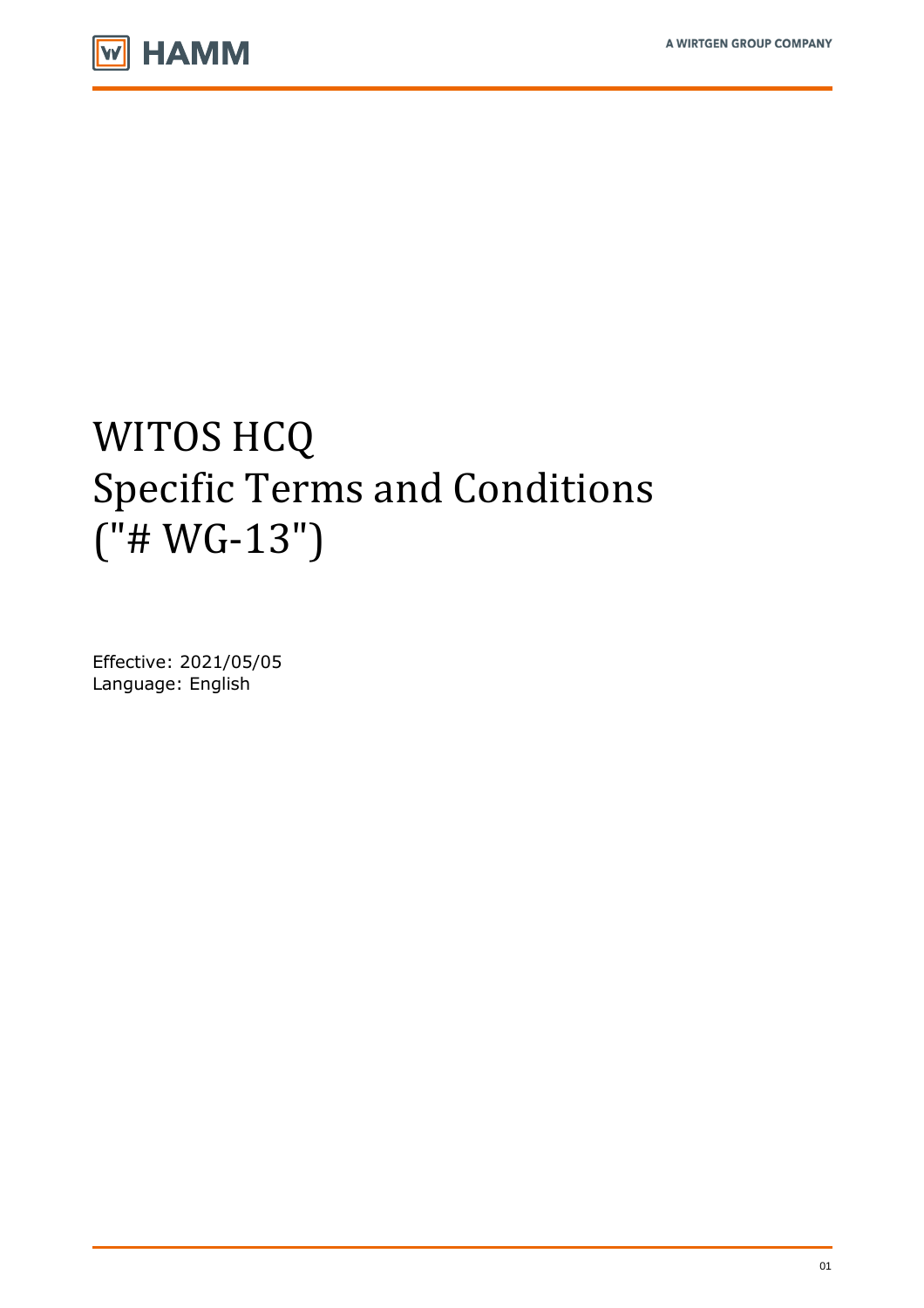## **Terms and Conditions for Use of WITOS HCQ**

HAMM AG - located Hammstr. 1, 95643 Tirschenreuth, GERMANY - has developed WITOS HCQ. The use of WITOS HCQ is based exclusively on these terms and conditions.

# **1. Subject of the Agreement**

WITOS HCQ is a cloud-based application for the acquisition, processing, evaluation, visualization, and transmission of data recorded by the HCQ Navigator system integrated in the HAMM roller. WITOS HCQ monitors the compaction process of asphalt and earthwork rollers and assigns this data to a spatial position

The data visible in WITOS HCQ represent a copy of the data recorded by the HCQ Navigator. WITOS HCQ enables live tracking of the compaction work via an internet connection with a suitable browser. The existing data can be retrieved from the system at any time in VETA format using a download function.

The HCQ Navigator system includes a receiver unit for satellite-based positioning (HCQ DGNSS receiver), a mobile tablet PC (HCQ Navigator Panel PC), and the HCQ Navigator Preparation, which is integrated in the machine and equipped with a tablet PC holder, electrical connections, and a control computer (Hamm Compaction Meter).

The data recording and visualization, as well as the provision of a Human-Machine Interface (HMI) is carried out using the HCQ Navigator software, which is installed on the HCQ Navigator Panel PC. The recorded data is transferred from the HCQ Navigator Panel PC to the WITOS HCQ via a mobile internet connection.

#### **2. Relevant Validity of WITOS General Terms and Conditions (# WG-2)**

To avoid repetition, the provisions of the "General Terms and Conditions for WITOS" (# WG-2) apply accordingly.

#### **3. Data Protection**

Personal data, such as the machine operator's name, are not generated or transferred. A detailed description of data processed by WITOS HCQ is contained in the WITOS HCQ Data Protection Declaration # WG-11 (European Economic Area [EEA]), # WG-12 (rest of the world).

#### **4. Open-Source Software**

The system software contains code protection of HAMM AG or third parties. The system software is licensed under the terms of this section and may contain third party code that is separately licensed in accordance with Annex 1. The license conditions of third parties take precedence. With regard to third party software components made available to the customer by HAMM AG, the respective software manufacturer's license conditions supersede these general terms and conditions, unless otherwise agreed. In regard to opensource software made available to the customer by HAMM AG, the granting of a relevant software user license and the customer's relationship with external software developers are exclusively subject to the currently applicable open-source license conditions. HAMM AG will provide the customer with these licensing conditions and the respective source code on request (email: opensource@wirtgen-group.com). The licensing conditions are also listed in Annex 1 (WG-14\_120\_Anhang1\_Annex1\_2021-05-05\_HCQ\_Thirdparty-notices\_EN).